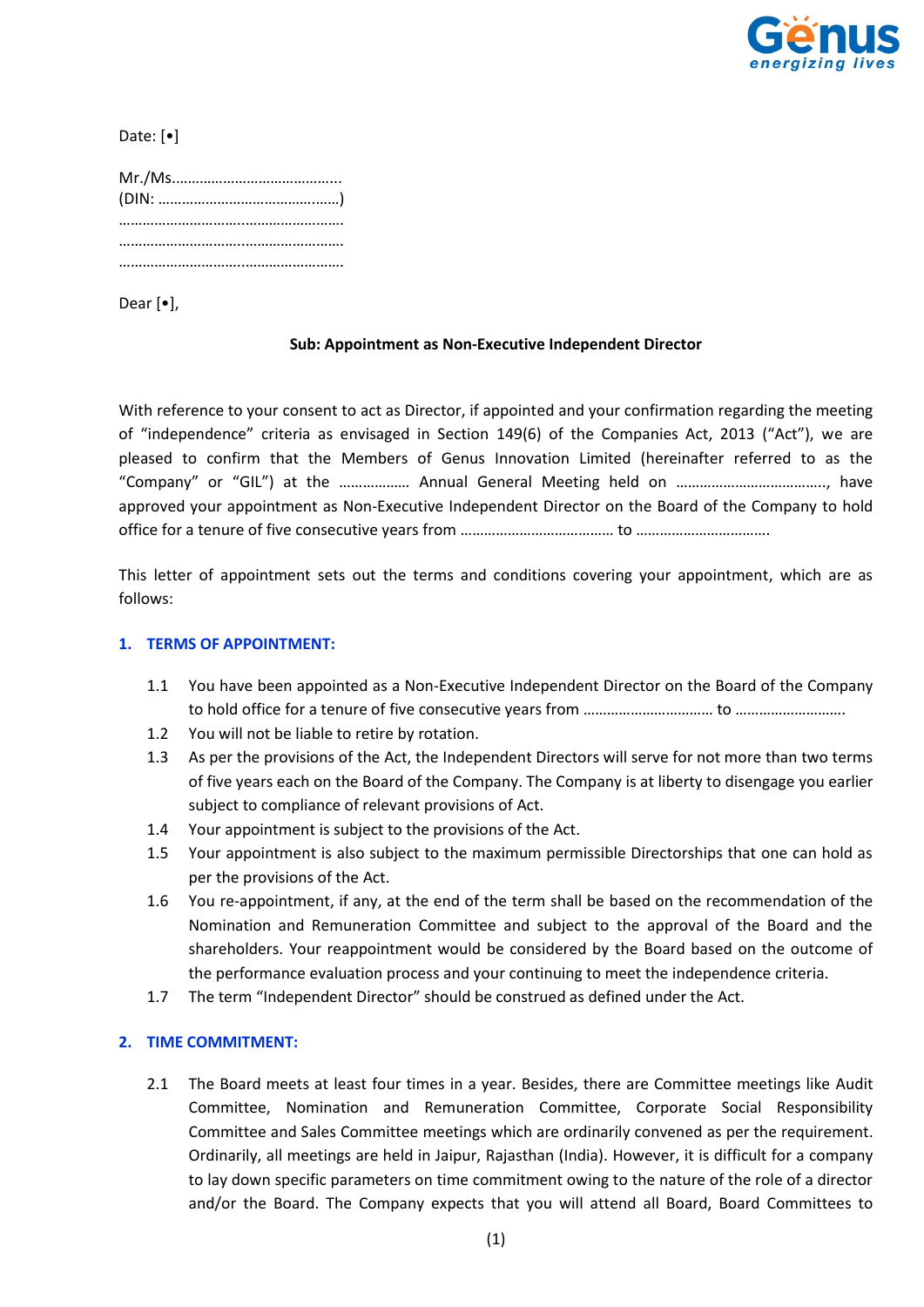

which you are member or may be appointed and Shareholders meetings and to devote such time as is prudent and necessary for the appropriate performance/discharge of your role, duties and responsibilities as an Independent Director.

2.2 By accepting this appointment, you confirm that you are able to devote sufficient time to meet the expectations of your role, duties and responsibilities to the satisfaction of the Board and the Company.

# **3. BOARD COMMITTEES:**

As per the current evaluation, you are a Chairman/Member of the following Committees:

1. [•]

2.  $[•]$ 

The tasks of the aforesaid Committees are provided as "Annexure A".

The Board may, if it deems fit, invite you for being appointed on one or more existing Board Committees or any such Committee that is set up in the future. Your appointment on such Committee(s) will be subject to the applicable regulations.

# **4. ROLE AND DUTIES:**

- 4.1 You shall abide by the duties of directors as provided in the Act (including Section 166 of the Act) and the Company's 'Code of Conduct for Independent Directors' ("the Code") based on provisions outlined in Schedule IV under section 149(8) of the Act. For your ready reference, the Code and the relevant provisions have been extracted and attached to this letter as "Annexure B" and "Annexure C".
- 4.2 In addition to the above statutory requirements, you are expected to bring independent view to the Board's discussions and to help the Board in the following key matters:
	- Development of constructive strategy.
	- Assessment of the performance of management in meeting agreed goals and objectives.
	- Risk management.
	- Ensuring high standards of financial integrity and accurate reporting on performance and the financial position of the Company.
	- Determining appropriate levels of remuneration of Executive Directors.
	- Ensuring good corporate governance and compliance with the applicable legislations and regulations under review and the conformity of the Company/industries practices to accepted norms.
- 4.3 During the Appointment, you should not do any act, which is against the objects of the Company and is detrimental to the interest of the Company. This includes but not limited to;
	- Involvement in a situation in which you may have a direct or indirect interest that conflicts, or possibly may conflict, with the interest of the Company.
	- Achieve or attempt to achieve any undue gain or advantage either to yourself or to your relatives, partners or associates.
	- Assign your office as Director.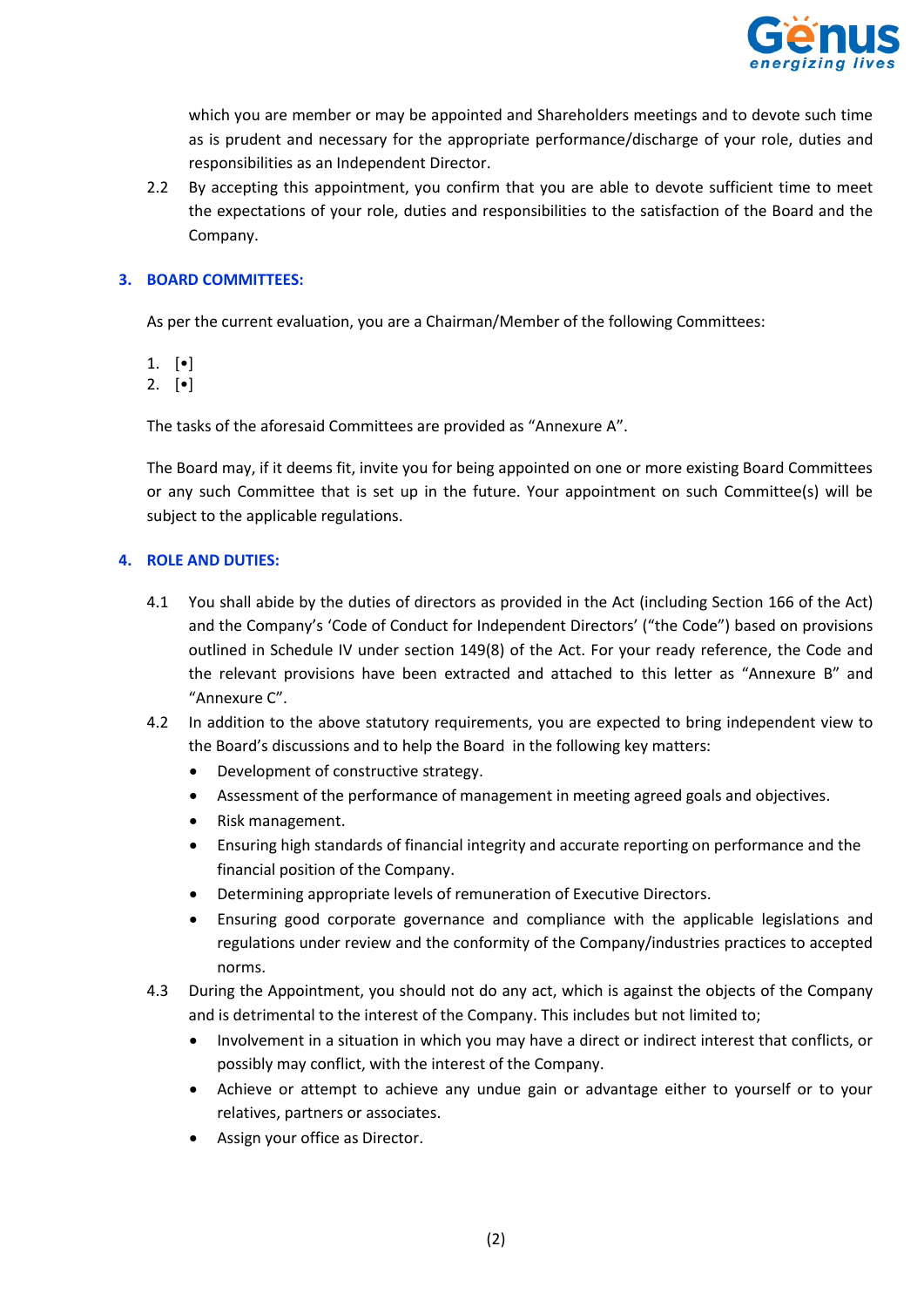

# **5. REMUNERATION AND REIMBURSEMENT OF EXPENSES:**

- 5.1 As Non-Executive Independent Director, you will be paid sitting fees for attending the meetings of the Board and its Committees as may be decided by the Board and/or approved by the Shareholders from time to time.
- 5.2 Presently, the sitting fees will be paid to the Non-Executive Independent Director, as follows:
	- For Board Meeting **in the same of the set of the Second** Presenting: Rs.[•] per meeting; and
		-
	- For Meeting of the Committee of the Board : Rs.[•] per meeting.
- 5.3 Further, the Company will, for the period of your appointment, pay or reimburses to you such fair and reasonable expenditure, as may have been incurred by you while performing your role as an Independent Director of the Company. This could include reimbursement of expenses for travel, hotel and other incidental expenses incurred by you in the performance of your role and duties. The Company shall also reimburse the expenses incurred on taking professional advice, if needed from independent advisors in the furtherance of your duties as an Independent Director.

## **6. DISCLOSURE OF INTEREST OR CONCERN:**

- 6.1 It is accepted and acknowledged that you may have business interests other than those of the Company. You are required to disclose your interest or concern in any company or companies or body corporate, firms or other association of individuals including shareholding in Form MBP 1, at the time of your appointment and at the first meeting of the Board in which you participates as a director and thereafter at the first meeting of the Board in every financial year or whenever there is any change in the disclosure already made then at the first meeting held after such change.
- 6.2 You shall at the time of your appointment and at the first meeting of the Board in which you participates as a director and thereafter at the first meeting of the Board in every financial year or whenever there is any change in the circumstances which may affect your status as an independent director, give a declaration that you meets the criteria of independence as provided in sub-section (6) of Section 149 of the Act.

## **7. PERSONAL INFORMATION:**

During your tenure of Appointment, you are required to promptly intimate the Company and the Registrar of Companies (ROC) in the prescribed manner, of any change in your personal information like address, contact details etc., provided to the Company.

# **8. CONFIDENTIALITY:**

- 8.1 You must apply the highest standards of confidentiality. You should not disclose to any person or company either during the course of the Appointment or at any time after its termination, any confidential information concerning the Company and any Group Companies with which you come into contact by virtue of your position in the Company.
- 8.2 Further, we would like to draw your attention to the requirements under the applicable regulations of SEBI for prohibition of insider trading in securities and the Company's "Code of Conduct for Prevention of Insider Trading" which concern the disclosure of price sensitive information and dealing in the securities of GIL. Consequently, you should not make any statements or perform any transactions that might risk a breach of these requirements.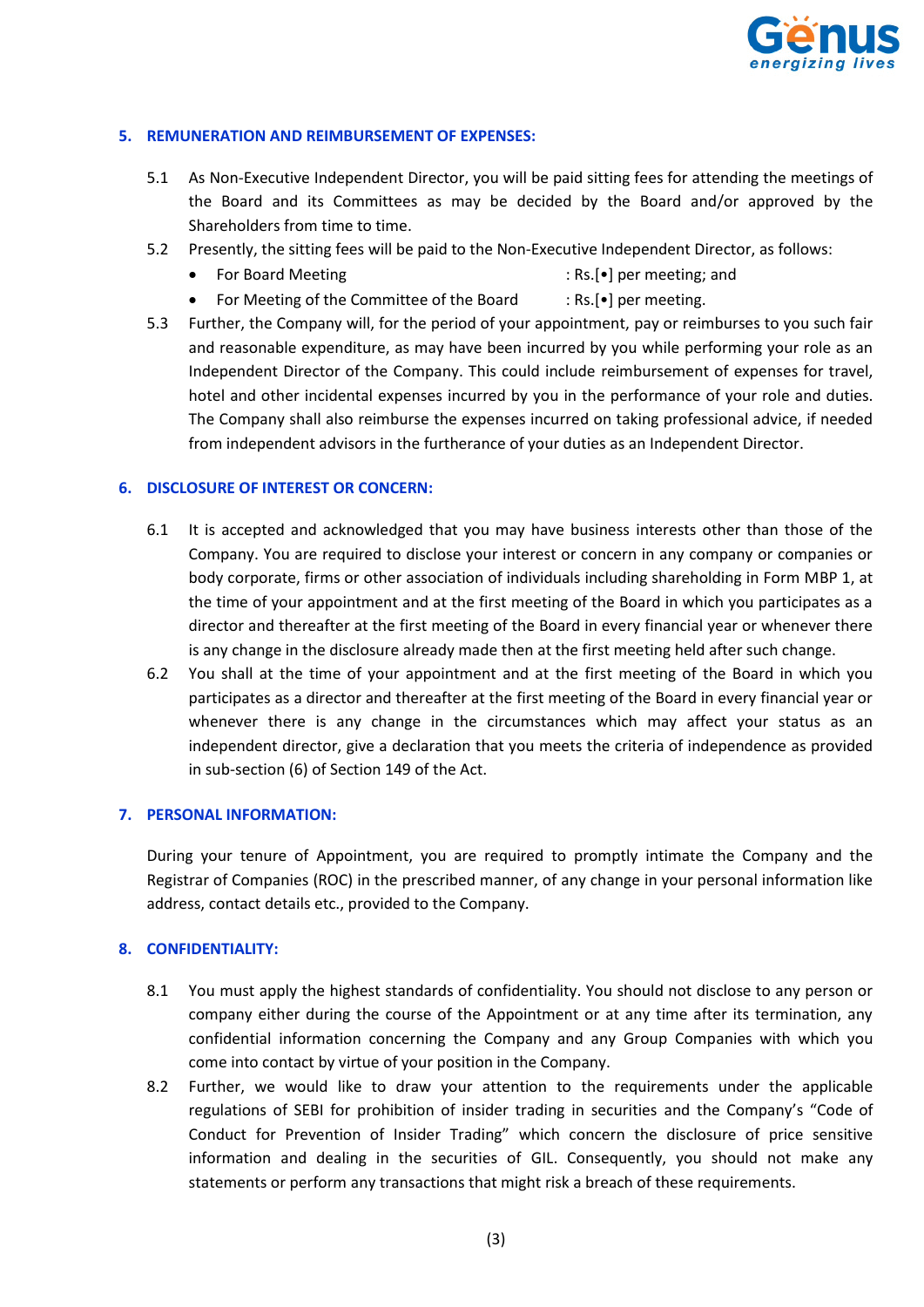

8.3 On termination of the Appointment you will deliver to the Company all documents, papers and other property of or relating to the business of the Company or any Group Company which are in your possession, custody or power by virtue of your position in the Company.

## **9. CODE OF CONDUCT**

During the Appointment, you are required to comply with the Company's "Code of Conduct for Directors and Senior Management Personnel", including its "Code of Conduct for Prevention of Insider Trading" and such other requirements as the Board or other regulatory agencies may from time to time specify.

## **10. INDUCTION:**

Immediately after your appointment, the Company shall, if required, conduct a formal induction program for you. The Company shall also, if required, arrange the training and familiarization sessions to support you to continually update your skills and knowledge and improve your familiarity with the company and its business.

## **11. EVALUATION:**

As per the Policy, your performance as well as the performance of the entire Board and its Committees shall be evaluated annually. The performance evaluation of independent director shall be done by the entire Board excluding the director being evaluated. The criteria for evaluation shall be determined by the Nomination and Remuneration Committee. Your appointment and re-appointment on the Board shall be subject to the outcome of the yearly evaluation process.

## **12. INSURANCE:**

The Company will take an appropriate Directors' and Officers' Liability Insurance policy and pay the premiums for the same. The Company intends to maintain such insurance cover for the Term of your appointment, subject to the terms of such policy in force from time to time.

## **13. TERMINATION:**

- 13.1 You may resign from directorship of the Company by giving a notice in writing to the Company at any time by stating the reasons for resignation.
- 13.2 If at any stage during the Appointment, there is a change that may affect your status as an Independent Director as envisaged in Section 149(6) of the Act, you are required to promptly submit your resignation to the Company with effect from the date of such change.
- 13.3 Your appointment on the Board of the Company may be terminated in accordance with the provisions of the Act and the Articles of Association of the Company from time to time in force.
- 13.4 Your directorship may also be terminated for violation of any provision of the Company's Code of Conducts as applicable to Directors of the Company.

## **14. GOVERNING LAW:**

This letter represents the entire understanding, and constitutes the whole agreement, in relation to your appointment and supersedes any previous understanding, if any between yourself and the Company with respect thereto and, without prejudice to the generality of the foregoing, excludes any warranty, condition or other undertaking implied at law or by custom. This agreement/letter is governed by and shall be constructed in accordance with Indian law and subject to the jurisdiction of the Indian courts.